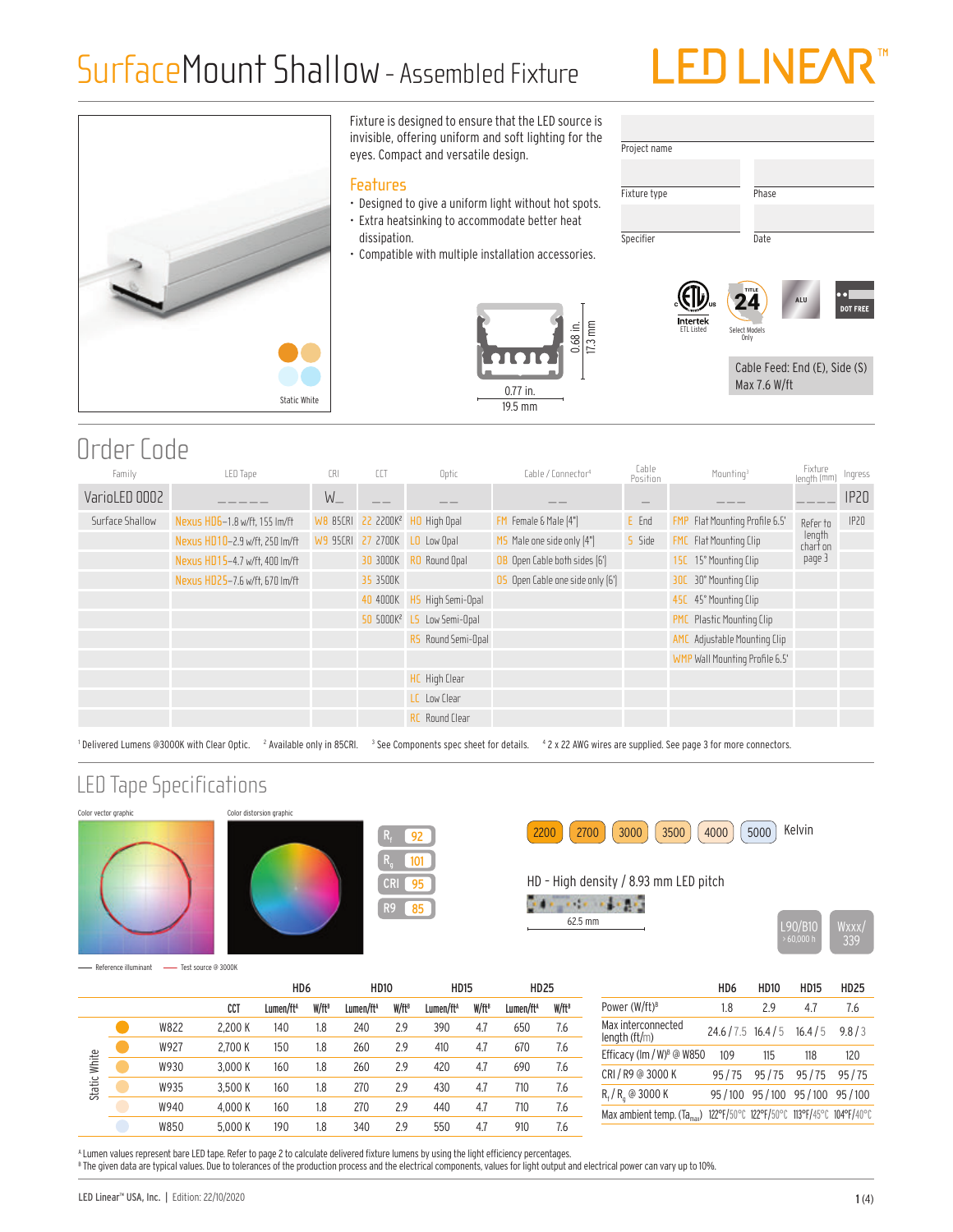## SurfaceMount Shallow- Assembled Fixture

# LED LIVEAR<sup>™</sup>

## Technical Details

#### HIGH OPAL





Dot free 5% warmer CCT offset This lens provides a

homogenous line of light.



50% light transmittance

LOW OPAL

Dot free 5% warmer CCT offset This lens provides a

homogenous line of light.

ROUND OPAL 55% light transmittance



Clear and Semi-Opal are 95% and 80% efficient respectively. They exhibit visible dotting effect. Dot free 5% warmer CCT offset This lens provides a homogenous line of light.

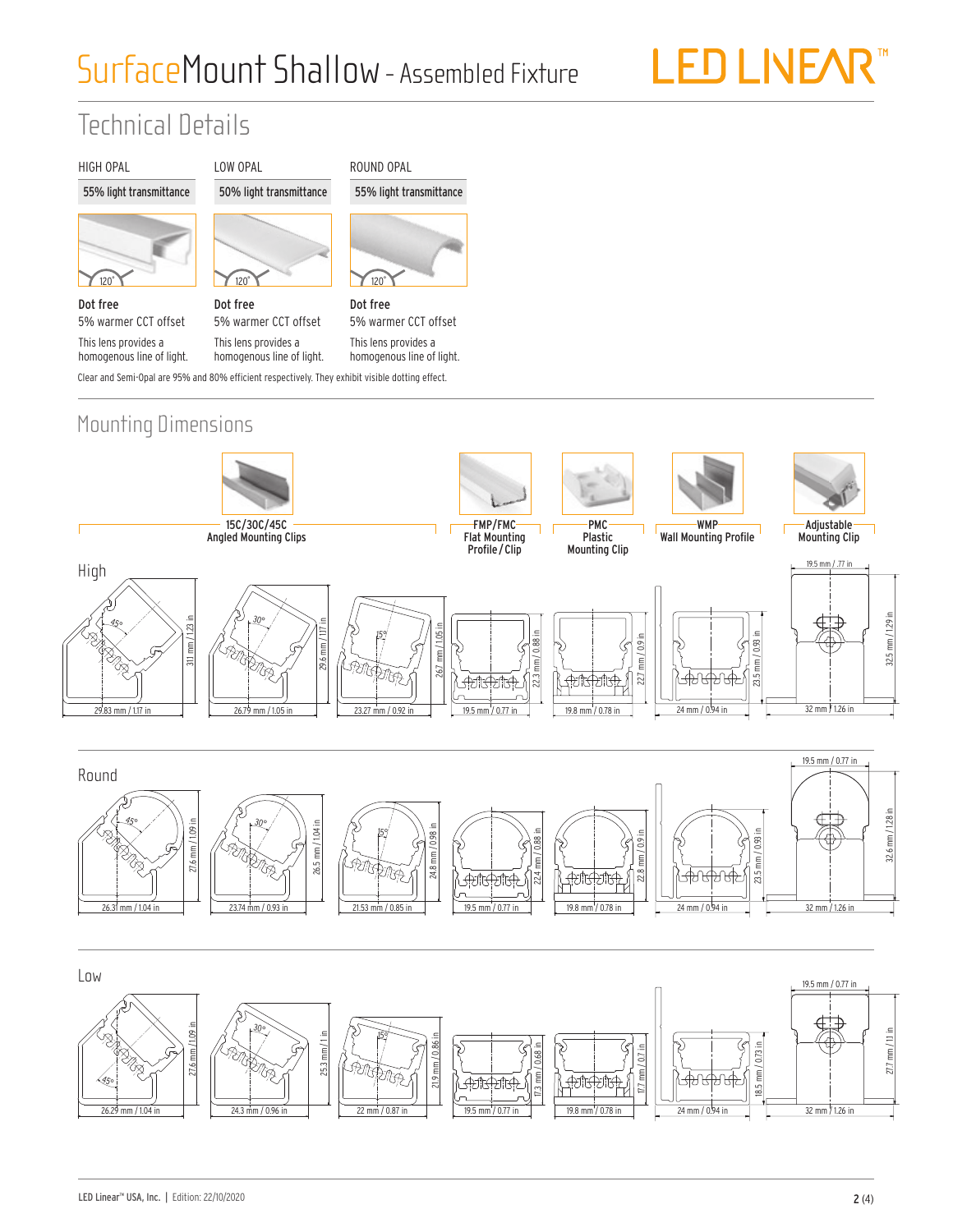# SurfaceMount Shallow - Assembled Fixture



#### LENGTH CHART

| Fixture length |      |               | $-HD6$ —<br>1.8 Watts/Ft |               | $-HD10-$<br>2.9 Watts/Ft |               | $-HD15$<br>4.7 Watts/Ft |               | $-HD25-$<br>7.6 Watts/Ft |  |
|----------------|------|---------------|--------------------------|---------------|--------------------------|---------------|-------------------------|---------------|--------------------------|--|
| inches         | mm   | Watts/fixture | Lumens/fixture @3000K    | Watts/fixture | Lumens/fixture @3000K    | Watts/fixture | Lumens/fixture @3000K   | Watts/fixture | Lumens/fixture @3000K    |  |
| 3.2            | 83   | 0.5           | 42                       | 0.8           | 68                       | 1.2           | 108                     | 2.1           | 181                      |  |
| 5.7            | 145  | $0.9\,$       | 74                       | 1.4           | 119                      | 2.2           | 190                     | 3.6           | 319                      |  |
| 8.2            | 208  | 1.2           | 105                      | 2.0           | 170                      | 3.1           | 272                     | 5.2           | 456                      |  |
| 10.6           | 270  | 1.6           | 137                      | 2.7           | 221                      | 4.1           | 354                     | 6.7           | 593                      |  |
| 13.1           | 333  | 2.0           | 169                      | 3.3           | 273                      | 5.0           | 436                     | 8.3           | 731                      |  |
| 15.6           | 395  | 2.3           | 201                      | 3.9           | 324                      | 6.0           | 518                     | 9.8           | 868                      |  |
| 18.0           | 458  | 2.7           | 233                      | 4.5           | 375                      | 6.9           | 600                     | 11.4          | 1005                     |  |
| 20.5           | 520  | 3.1           | 264                      | 5.1           | 426                      | 7.8           | 682                     | 13.0          | 1143                     |  |
| 22.9           | 583  | 3.4           | 296                      | 5.7           | 478                      | 8.8           | 764                     | 14.5          | 1280                     |  |
| 25.4           | 645  | 3.8           | 328                      | 6.3           | 529                      | 9.7           | 846                     | 16.1          | 1417                     |  |
| 27.9           | 708  | $4.2\,$       | 360                      | 7.0           | 580                      | 10.7          | 928                     | 17.6          | 1555                     |  |
| 30.3           | 770  | 4.5           | 391                      | 7.6           | 631                      | 11.6          | 1010                    | 19.2          | 1692                     |  |
| 32.8           | 833  | 4.9           | 423                      | 8.2           | 683                      | 12.6          | 1092                    | 20.8          | 1830                     |  |
| 35.2           | 895  | 5.3           | 455                      | 8.8           | 734                      | 13.5          | 1174                    | 22.3          | 1967                     |  |
| 37.7           | 958  | 5.7           | 487                      | 9.4           | 785                      | 14.4          | 1256                    | 23.9          | 2104                     |  |
| 40.2           | 1020 | 6.0           | 519                      | 10.0          | 836                      | 15.4          | 1338                    | 25.4          | 2242                     |  |
| 42.6           | 1083 | 6.4           | 550                      | 10.7          | 888                      | 16.3          | 1420                    | 27.0          | 2379                     |  |
| 45.1           | 1145 | 6.8           | 582                      | 11.3          | 939                      | 17.3          | 1502                    | 28.5          | 2516                     |  |
| 47.5           | 1208 | 7.1           | 614                      | 11.9          | 990                      | 18.2          | 1584                    | 30.1          | 2654                     |  |
| 50.0           | 1270 | 7.5           | 646                      | 12.5          | 1041                     | 19.2          | 1666                    | 31.7          | 2791                     |  |
| 52.5           | 1333 | 7.9           | 677                      | 13.1          | 1093                     | 20.1          | 1748                    | 33.2          | 2928                     |  |
| 54.9           | 1395 | 8.2           | 709                      | 13.7          | 1144                     | 21.0          | 1830                    | 34.8          | 3066                     |  |
| 57.4           | 1458 | 8.6           | 741                      | 14.3          | 1195                     | 22.0          | 1912                    | 36.3          | 3203                     |  |
| 59.8           | 1520 | 9.0           | 773                      | 15.0          | 1246                     | 22.9          | 1994                    | 37.9          | 3340                     |  |
| 62.3           | 1583 | 9.3           | 805                      | 15.6          | 1298                     | 23.9          | 2076                    | 39.4          | 3478                     |  |
| 64.8           | 1645 | 9.7           | 836                      | 16.2          | 1349                     | 24.8          | 2158                    | 41.0          | 3615                     |  |
| 67.2           | 1708 | 10.1          | 868                      | 16.8          | 1400                     | 25.8          | 2240                    | 42.6          | 3752                     |  |
| 69.7           | 1770 | 10.5          | 900                      | 17.4          | 1451                     | 26.7          | 2322                    | 44.1          | 3890                     |  |
| 72.1           | 1833 | 10.8          | 932                      | 18.0          | 1503                     | 27.6          | 2404                    | 45.7          | 4027                     |  |
| 74.6           | 1895 | 11.2          | 963                      | 18.6          | 1554                     | 28.6          | 2486                    | 47.2          | 4164                     |  |
| 77.1           | 1958 | 11.6          | 995                      | 19.3          | 1605                     | 29.5          | 2568                    | 48.8          | 4302                     |  |
|                |      |               |                          |               |                          |               |                         |               |                          |  |

### **Connectors**

| Item                                           | Description                                                                                                                                                                      | Model                        | <b>Dimensions</b>                        | Order Code           |
|------------------------------------------------|----------------------------------------------------------------------------------------------------------------------------------------------------------------------------------|------------------------------|------------------------------------------|----------------------|
| Mini Female Connector IP20<br>for Static White | Use to connect the driver to the beginning of the LED<br>tape run or to the next LED tape section. Female mini<br>connector on one side and open end cable on the<br>other side. | Static White                 | 2 x 22 Awg, 6.5 ft                       | 15000147             |
| Mini Extension IP20<br>for Static White        | Use to extend the distance between connection<br>points. Female mini connector on one side and<br>male mini connector on the other side.                                         | Static White<br>Static White | 2 x 22 Awg, 3.2 ft<br>2 x 22 Awg, 6.5 ft | 15000148<br>15000149 |